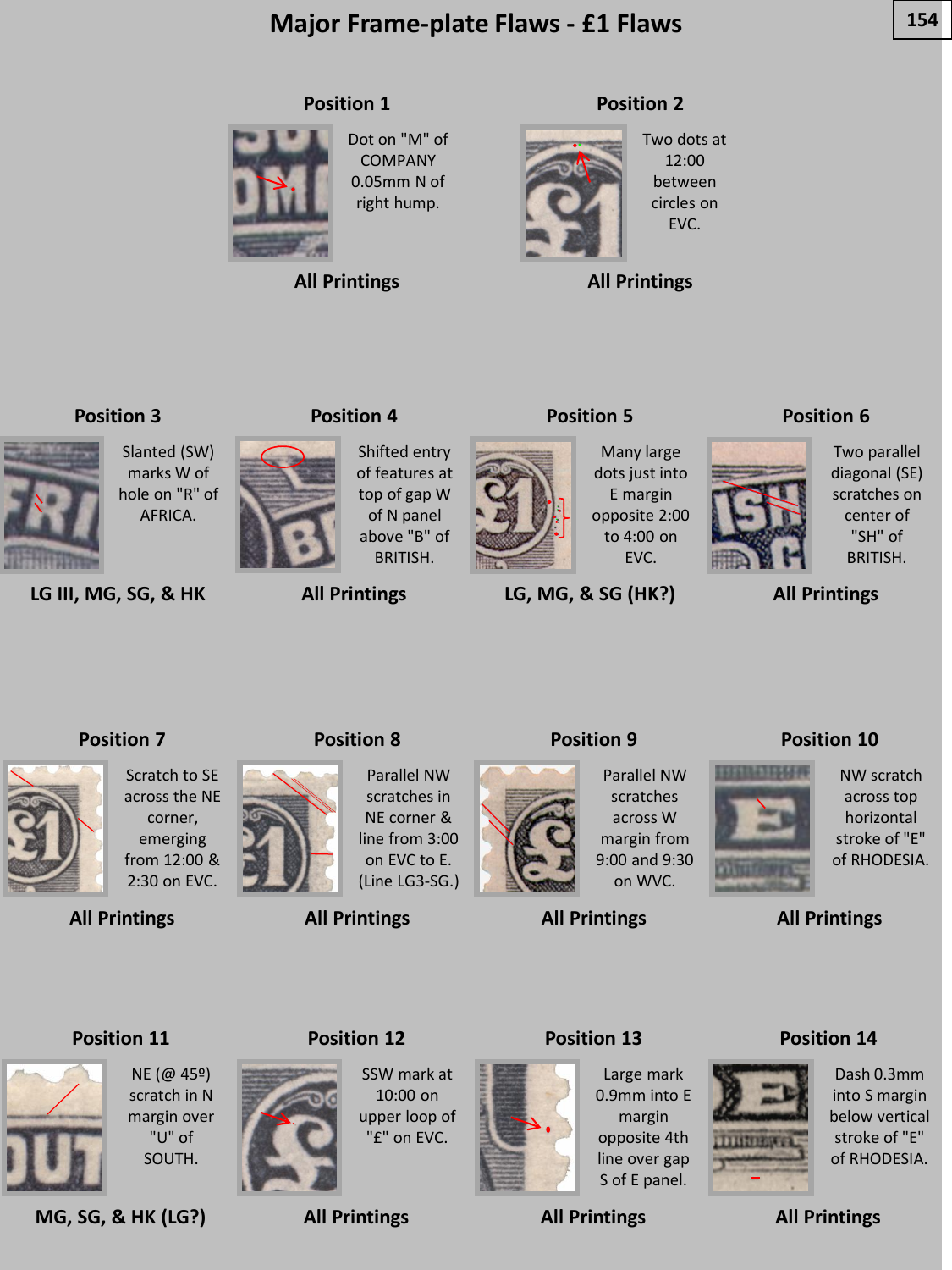# **Major Frame-plate Flaws - £1 Flaws**  $\begin{array}{|c|c|c|}\n\hline\n155\n\end{array}$



**All Printings**

**Position 15**

Very distinct "dropped roll" flaw below SW corner.

# **Position 16**

Horizontal dash just over midpoint of "I" of RHODESIA.

**LG II-MG (SG?)**

# **Position 17**

SE scratch on horizontal stroke of "H" of SOUTH.

**All Printings**

#### **Position 18**



Dot on center (on W side) of "1" on the WVC.

**LG III, MG, SG, & HK**

#### **Position 19**

ENE (@ 15º) scratch from 2:30 on EVC.



**LG III-SG (HK?)**

#### **Position 20**

3mm NNE scratch in E margin from 6mm over the gap S of E panel.

#### **All Printings**

**Position 24**



right side of

**LG III, MG, & SG**

#### **Position 22**



SSW scratch across "S" of RHODESIA & two more S of "E" in S margin.

**LG-SG (HK?)**

#### **Position 23**



1mm scratch 0.5mm into N margin over EVC & scratch on bottom of "1" in EVC.

**LG II-MG (SG-HK?)**



Distinct dot on "£" on EVC & mark 0.9mm E of gap N of E

panel.

### **All Printings**

**Position 25**



Curved (downward) scratch across Queen's right cheek.

**LG II-SG (HK?)**

**Position 29**

#### **Position 26**



Cluster of scratches, lines, and dots over WVC.

**All Printings**

#### **Position 27**



NE scratch across Queen's face over "RH" of RHODESIA.

**All Printings**



NE scratch extending through E margin from gap S of E panel.

**LG II-MG (SG?)**



1mm ESE line 0.5mm into E margin level with 1st line over SE corner.

**All Printings**



Distinct 0.8mm vertical mark on center of "£" on EVC.

### **Position 21**



5.5mm (slightly SSW) scratch across Queen's face.